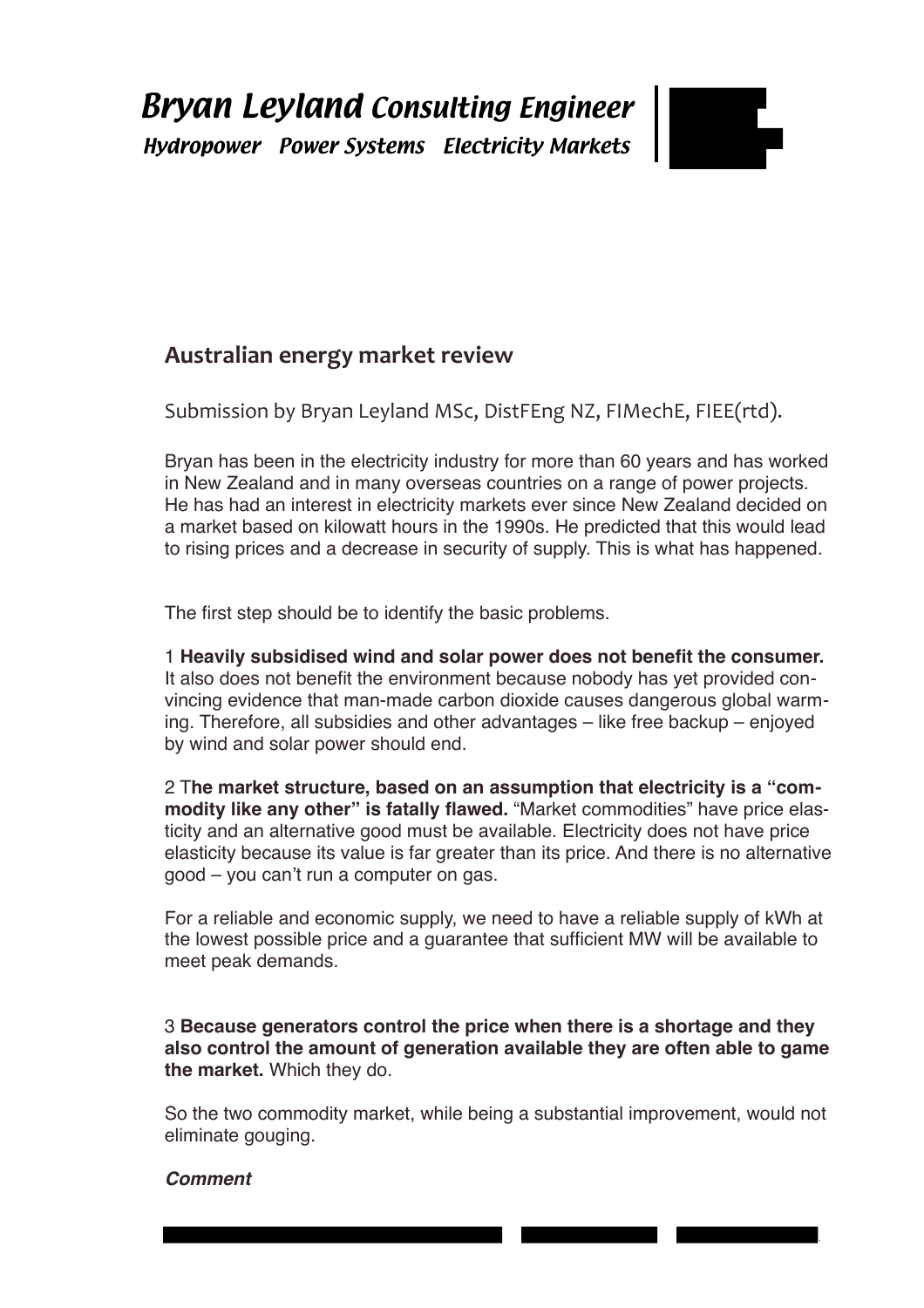**In an efficiently operated power system each new increment of generation is selected on the basis that it will lead to the lowest overall cost of generation.** No Inducement to do this exists with the current market.

#### **Solutions**

Changing the market into a two commodity market kWh and MW) would make a big improvement and would be relatively easy to do. At the same time all subsidies for renewable energy and energy storage systems should be abandoned.

A single buyer market where a central entity – as free as possible from government control – manages and optimises power generation, contracts with each existing generator on a long-term basis based on paying an annual sum to cover capital costs, operation and maintenance and profit and paying for fuel at cost is a much better option.

When new generation is needed international tenders are issued that described the need – base load or peaking for instance – and whether or not there are preferred locations. The tender is awarded based on the offer that provides the lowest cost of generation.

Doing this taps into a genuine and very competitive international market for the construction and operation of power stations. It also allows the system operator to select the most suitable generation at any moment in time.

A market like this will guarantee power at the lowest possible cost and it will guarantee security of supply.

I strongly recommend that a single buyer market be considered carefully.

Documents describing the problems with the existing Australian market and describing the single buyer market system in more detail are attached.Sincerely yours,

Toth La lad

Bryan Leyland MSc, DistFEngNZ, FIMechE, FIEE(rtd).

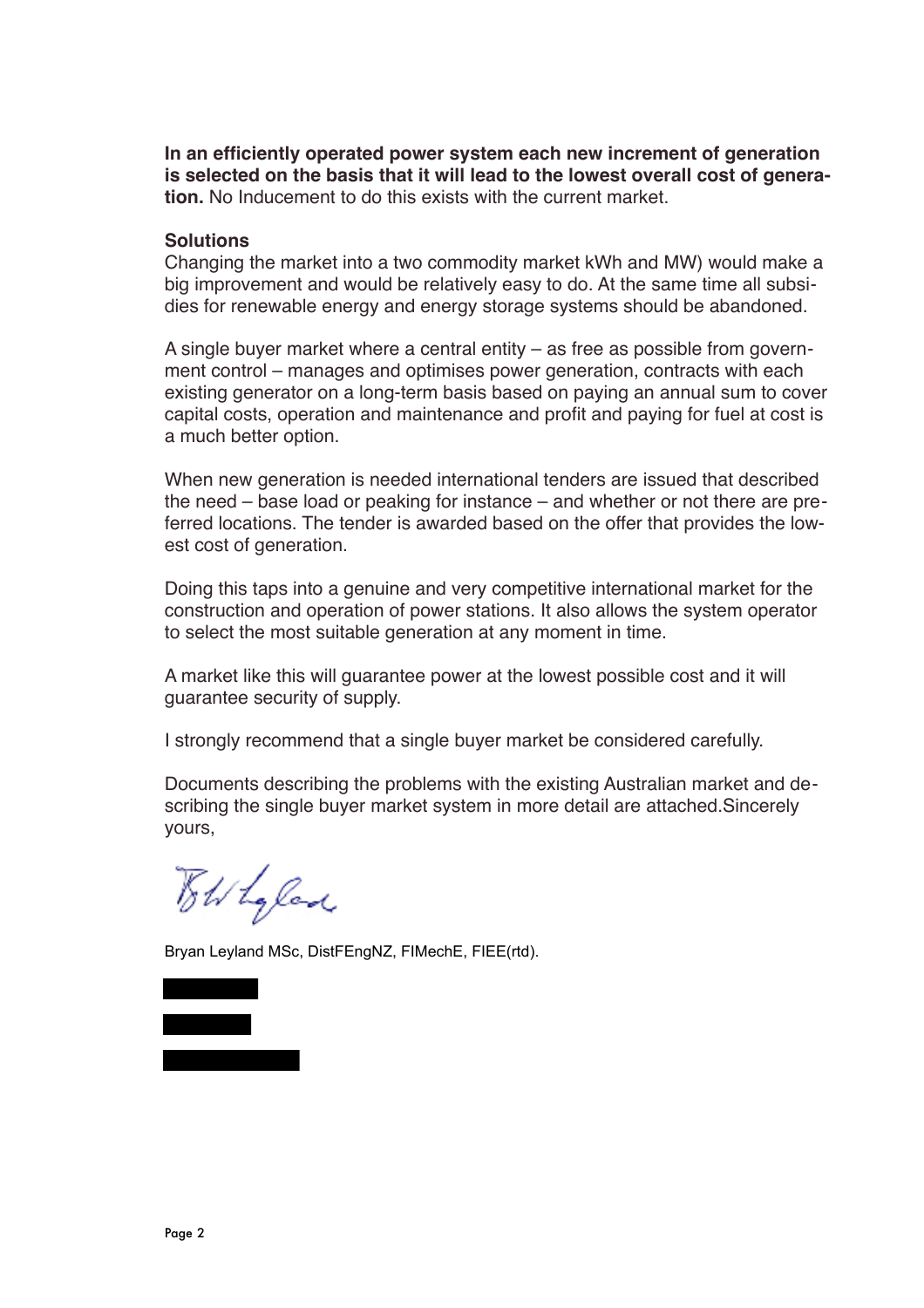#### **Death spiral (Magazine Article by Bryan Leyland )**

It seems to me that Australian power systems are heading into a death spiral resulting from installing large amounts of expensive and unreliable wind and solar power.

For years, the Australian electricity market has subsidised and promoted "renewable energy" such as solar and wind power because of a belief that it would make a substantial reduction in carbon dioxide emissions at a low price. The trouble is that they reduce carbon dioxide by a small amount so it turns out to be an extremely expensive way of reducing CO2.

The subsidies are driven by a mistaken belief that man-made carbon dioxide causes dangerous global warming. Few people realise that the evidence supporting this disease is very weak and almost entirely depends on the output of computer models that predicted that, by now, the world would be 0.5° warmer than it actually is. This serious error in their predictions proves that the models are worthless. Further evidence is provided by the fact that nobody has succeeded in providing convincing evidence that man-made carbon dioxide causes dangerous global warming. (If anybody has such evidence, there is a NZ\$6000 prize waiting for them at the website of the New Zealand Climate Science Coalition.)

A critical error in setting up the electricity market is that it does not reward generators that can guarantee to be available over peak demand periods over generators that cannot. The market simply pays all generators the same price – the spot price – for every kilowatt hour they generate in each period. In a rational market, generators that reliably provide electricity over peak demand periods would receive an extra payment for their valuable – and essential – service.

As a result of the subsidies and privileges and the shortcomings of the electricity market, many wind farms and solar installations have been developed and made good returns for the promoters. These installations cannot guarantee to provide power when it is needed and their output can increase or decrease very rapidly. They destabilise the power system and massive additional expenditure is required to provide the power needed when the wind doesn't blow and the sun isn't shining and to provide for rapid increases in system output when wind drops suddenly or a cloud crosses the sun. These costs are passed on to the consumer, not, as it should be, to the wind and solar farms that caused the problem.

Domestic solar power is a classic example of how subsidising an uneconomic source of electricity drives us towards an unsustainable system that can only end in disaster.

It works this way: those who purchase roof mounted solar cells substantially reduce their electricity consumption and, in many cases, export surplus electricity back into the system when the sun is shining and household demand is low. In many cases, they will be credited for this export power at the price they pay to purchase electricity whether or not the system needs it.

The fact is that more than 50% of the cost of electricity is for the generation and transmission system. In an ideal world, this would be charged for on the basis of the consumer's peak demand but, for various reasons, it is included in the charge for energy (kWh). So if somebody reduces their electricity purchases by 50%, without, as often happens, reducing their peak demand at all, they are not paying their fair share of gen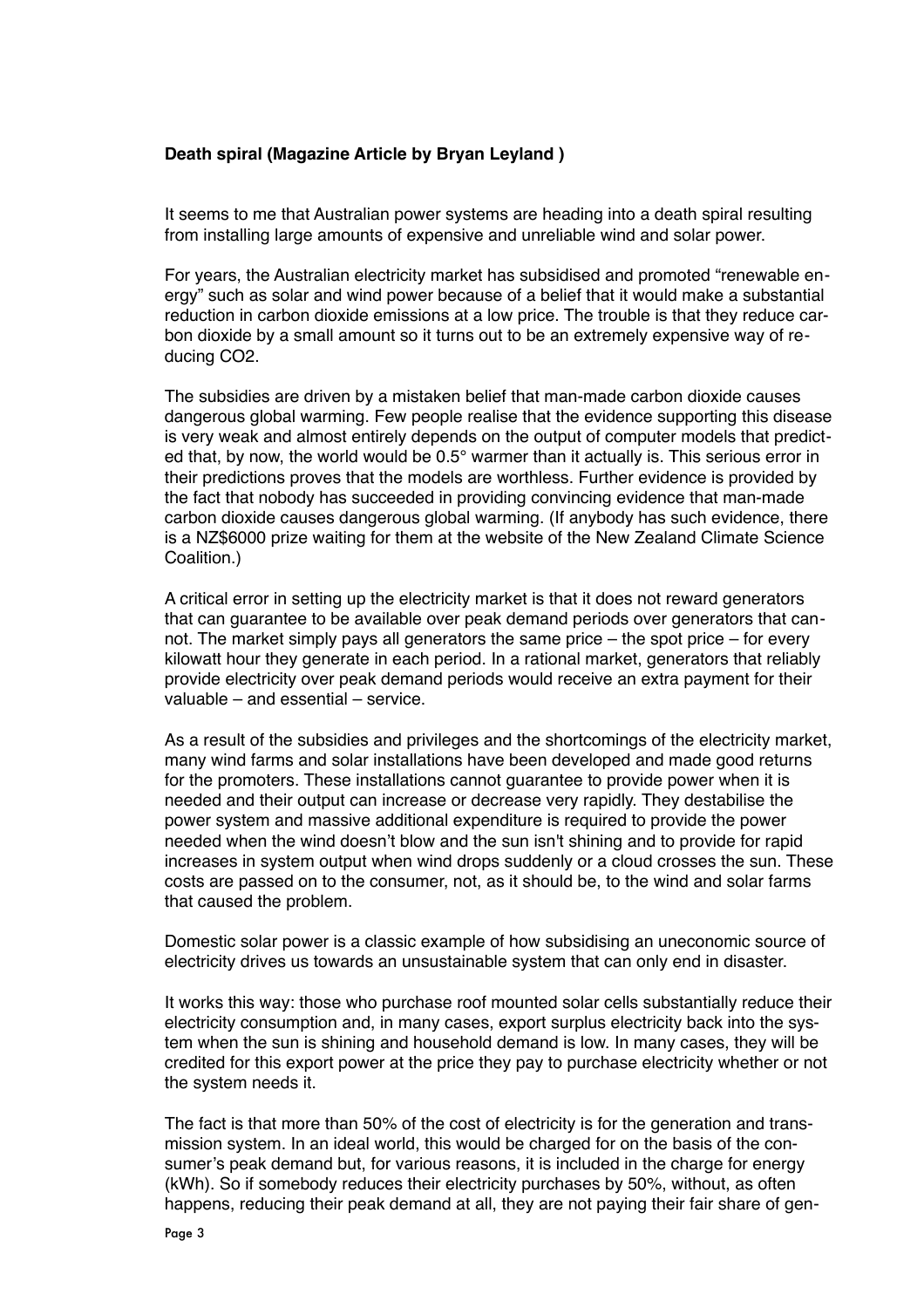eration, transmission and distribution costs. These costs must still be met so the electricity charges to everybody on the system have to be increased to cover the shortfall. This increase in retail charges provides more inducement to install solar cells and this exacerbates the problem and increases electricity charges.

In the end, electricity becomes unaffordable to poor people and, because the market provides insufficient income for the generators making up the shortfall, the electricity supply becomes more and more expensive and, more and more often, fails to meet peak demand.

When this happens, the electricity consumers will begin to realise that large-scale wind and solar power can never provide a reliable economic supply and will revolt against the politicians and insist that the electricity industry leaders who were misled into promoting renewable energy are fired. But the new team will be faced with a difficult and expensive job. They will have to reduce or abolish all subsidies, persuade generating companies to build new clean and efficient power stations burning fossil fuels and write off huge expenditures on transmission lines that are no longer needed. They may even be forced to compensate the people who rorted the subsidies by installing wind farms and solar cells.

It could easily be 20 years to re-establish the rational system producing cheap reliable electricity that the renewable energy enthusiasts destroyed.

The options are clear and simple: abandon the subsidies as soon as possible or sit on your hands and watch the situation getting worse and worse until, in the end, the consumers and taxpayers revolt.

What those in charge of the electricity industry need to learn is that large-scale wind and solar power have no future in a system whose objective is a reliable and economic supply.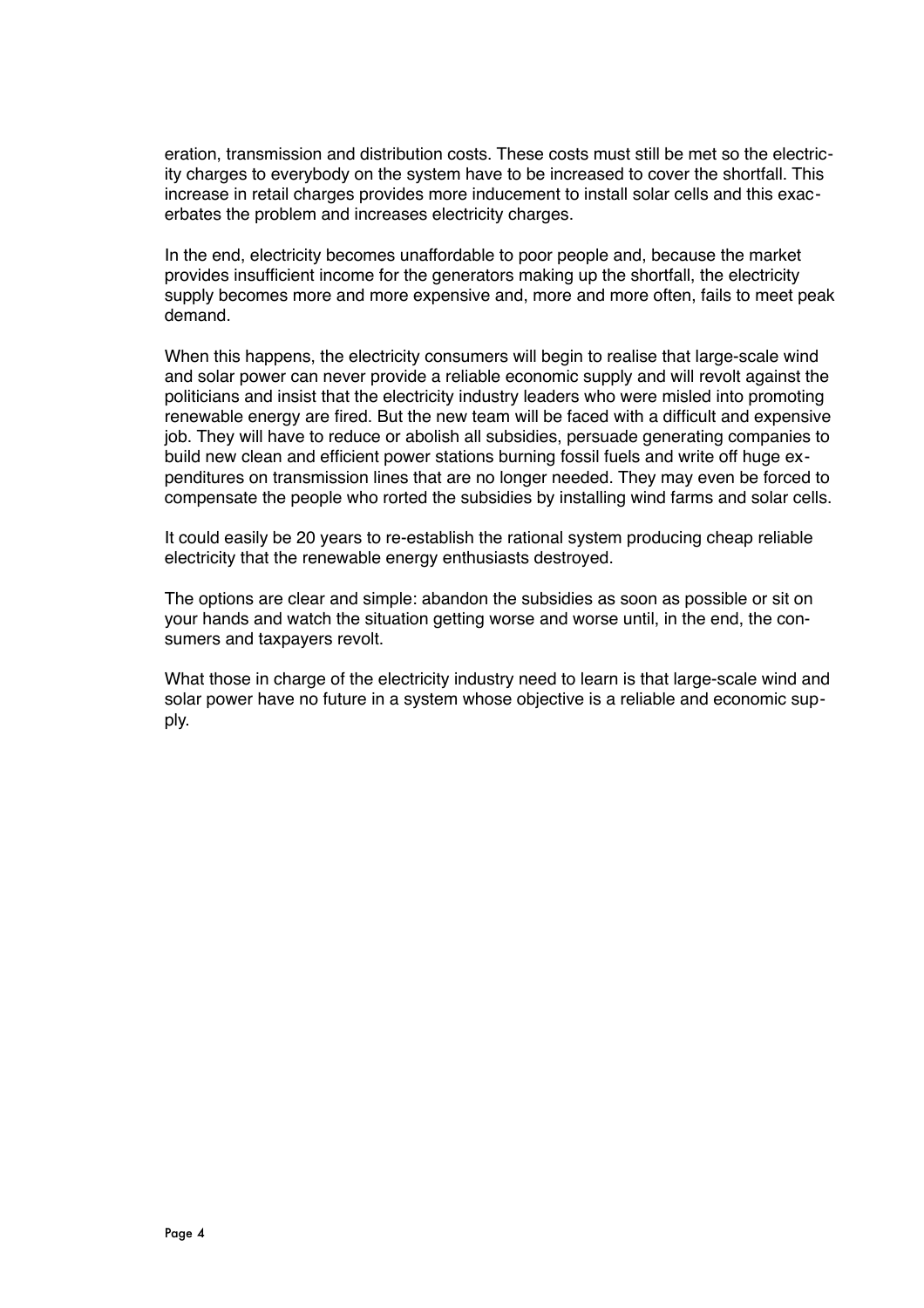#### **Description of a Single Buyer market**

Under the 'single buyer' (SB) model, the single buyer is independent of the both the government and the industry, and an independent auditor handles any complaints.

The single buyer option is, in my view, most definitely a market-driven option in an efficient market where there really is price elasticity and many alternatives.

The single buyer would be responsible for coordinating the system and determining the need for new transmission lines. New generation would be obtained by competitive bidding on a truly competitive international market–that of building and operating new power stations on a long term contract. The contracts would be based on the actual cost of generation, plus a reasonable profit margin on the investment. Contracts would be awarded only after the full implications of each new power station had been analysed from the point of view of the long-term cost of fuel, back up generation, and any extra transmission facilities needed. The cost of fuel and operation and maintenance would be based on the actual cost to the generator. There would be a bonus/penalty regime for availability, efficiency and output.

Existing generators would be paid in line with their actual cost of generation. On one hand this would deprive them of the opportunity to rack up the asset value and make windfall profits but, on the other hand, they would have a long term secure return on investment.

The SB manages the system operation using the traditional and proven 'stack' of generation based on increasing marginal cost and transmission losses. The SB then sells wholesale electricity using cost reflective tariffs. As electricity generation is a long-term business, a single buyer must make a range of estimates of likely future load growth and then evaluate all technically feasible and economic resources available for generating electricity. Each load growth scenario will have a total cost of generation associated with it. A range of generation options will be needed because, until tenders are received, there will still be major uncertainties in the costs of the various projects.

Based on the preferred options for generation development, the single buyer can ask for firm offers for the design, construction and operation of a range of power stations. Calling tenders of new generating capacity taps into what I believe is the only truly competitive market in the electricity industry – competing for long term contracts to build, own and operate power stations.

The various offers would then be compared one with the other on the basis of long-term cost, security of supply and the associated transmission costs and losses. Contracts would be placed with the selected tenders. The contract payments would consist of a fixed payment representing a reasonable return on the capital cost of station, and variable payments for the amount of power actually generated. Structuring payments in this way means that the system operator can schedule more or less thermal generation as required by the system without seriously affecting the cash flow of the owner of the station.

As a result, consumers would pay for electricity on a basis that was related to the average cost of generation. Under this system, power generation would be much less risky, financing costs would be lower and we would get the type of generation we needed to optimise the system in the interests of the consumer.